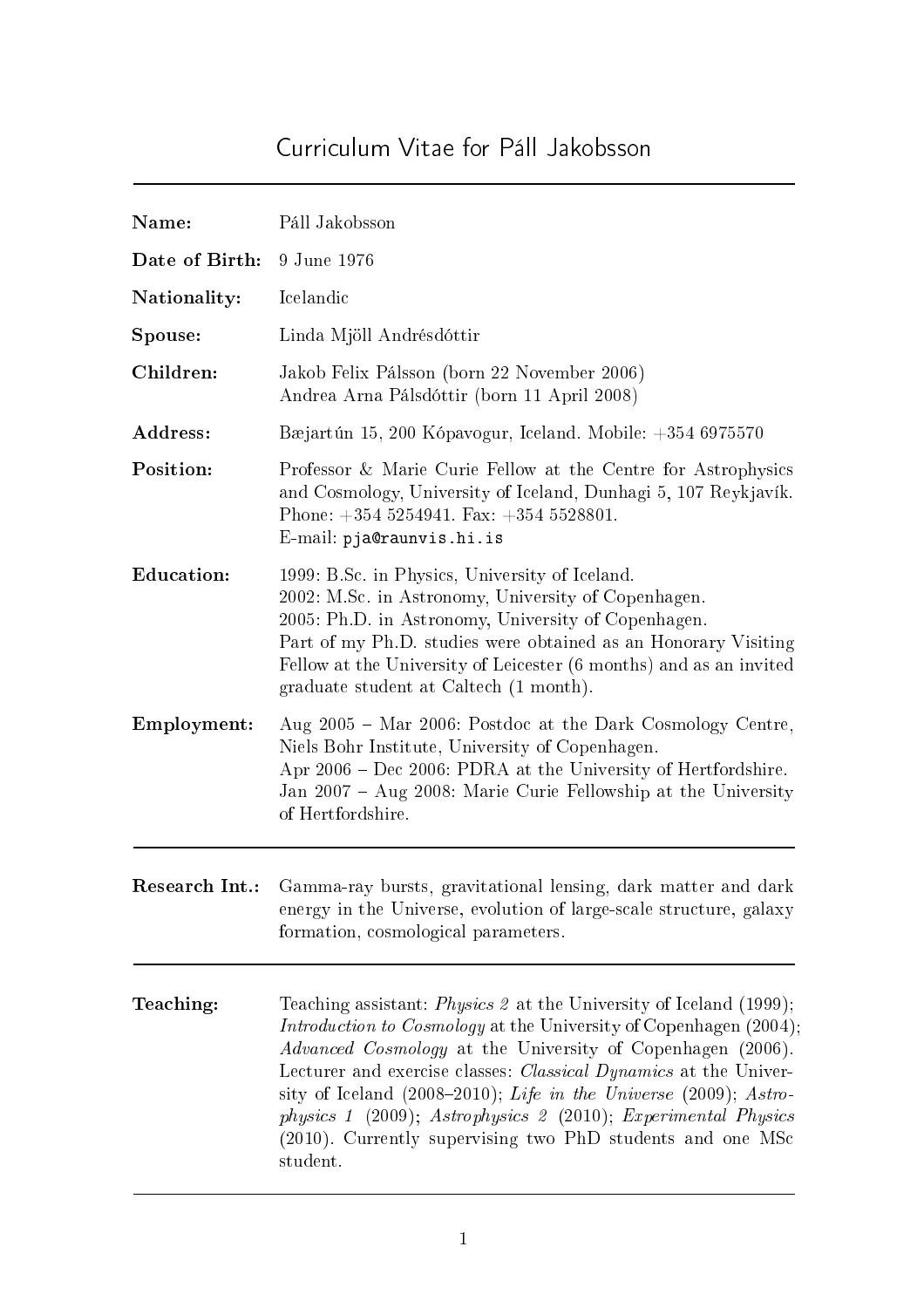## Teles
ope time and observations:

- On large ground-based telescopes I have had 9 successful proposals (total of 71) nights) as sole Principal Investigator (PI), and more than 45 as co-investigator. I am urrently the PI of the GRB Target-of-Opportunity programme at the Nordi Opti
al Teles
ope.
- A very experien
ed observer (gamma-ray bursts, supernovae, galaxy lusters, GRB host galaxies): 2.56-m Nordic Optical Telescope on La Palma [7 times], 3.58-m New Technology Telescope at La Silla [once], 5.08-m Hale Telescope at Palomar [once], 8.20-m Very Large Telescope (Kueyen) at Paranal [once].

## Grants and awards:

- $\star$  Reduction (25%) in Teaching Duty Award (2010–2011, H1).
- $\star$  University of Iceland Research Fund Grant (2010, 1.1 MISK, HI).
- ⋆ University of I
eland Resear
h Fund Grant (2009, 1.2 MÍSK, HÍ).
- $\star$  Marie Curie European Reintegration Grant (45 kEUR, 2008–2011, EU).
- $\star$  PI of a Grant of Excellence (37.8 MÍSK, 2008–2011, RANNÍS).
- $\star$  Marie Curie Fellowship (160 kEUR, 2007-2009, EU).
- $\star$  Co-investigator of a project grant (14 MISK, 2005–2007, RANNIS).
- $\star$  Co-investigator of a Grant of Excellence (21 MISK, 2002–2004, RANNIS).
- $\star$  Mobility grant (110 kDKK, 2002–2003, NorFA).
- $\star$  Excellent PhD project (600 kÍSK, 2002–2003, Minningarsjóður Helgu Jónsdóttur og Sigurliða Kristjánssonar).
- $\star$  Rannsóknanámsjóður (2 MÍSK, 2001–2003, RANNÍS).
- ⋆ I
elanders studying in Copenhagen (25 kDKK, 2001, A. P. Møller).
- $\star$  Danish Government Scholarship (70 kDKK, 1999–2001, DK).

## Conferen
es and talks:

I have given over 25 talks and resear
h olloquia at onferen
es and workshops, both national and international. Some recent highlights:

- $\diamond$  "Host Galaxies of Long Gamma-Ray Bursts", Gamma Ray Bursts 2010 (Annapolis, November 2010) [Invited review talk].
- $\Diamond$  "GRB Host Galaxies", The First Year of Science with X-shooter (Como, October 2010) [Invited review talk].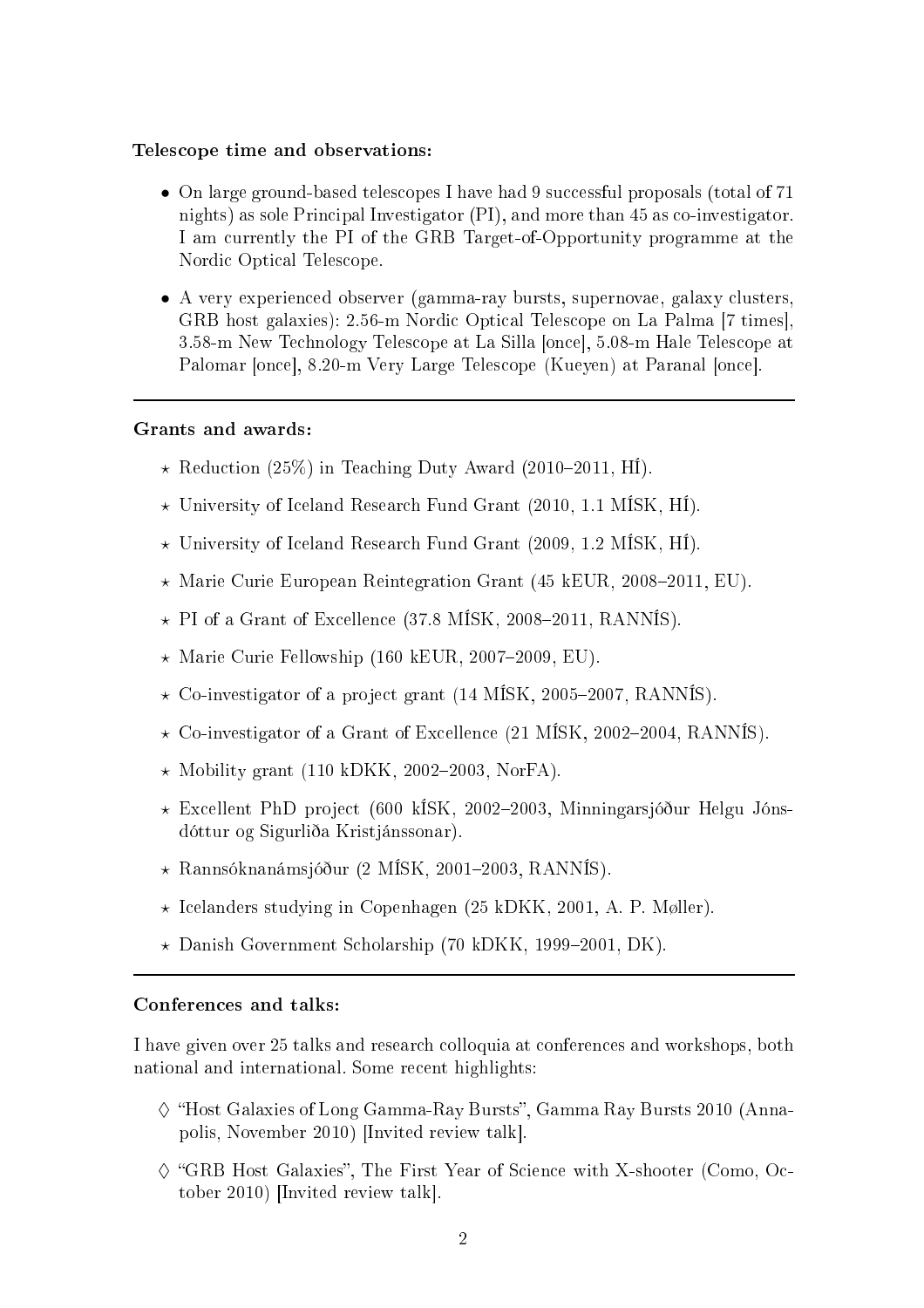- $\diamond$  "Is There a Significant Fraction of GRBs Located in Dusty Environs?", Nordic Astrophysi
s 2010 (Visby, May 2010).
- $\Diamond$  "Low-Resolution Spectroscopy of Gamma-ray Burst Optical Afterglows: Biases in the Swift Sample", Deciphering the Ancient Universe with Gamma-Ray Bursts (Kyoto, April 2010).
- $\diamond$  "Gammablossar: Leiftur úr fjarlægri fortíð", Málþing í tilefni alþjóðlegs árs stjörnufræðinnar (Akureyri, March 2010) [Invited public talk].
- $\diamond$  "GRB Host Galaxies: An Unbiased Sample", Gamma Ray Bursts & Neutron Stars: Re
ent Developments & Future Dire
tions (Cairo & Alexandria, April 2009).
- $\diamond$  "Gammablossar og sprengistjörnur: Leiftur úr fjarlægri fortíð", Undur veraldar: Undur alheimsins (Reykjavík, February 2009) [Invited public talk].
- $\diamond$  "GRBs as Cosmological Tools", The Sixth Huntsville Gamma-Ray Burst Symposium (Huntsville, October 2008) [Invited review talk].
- $\diamond$  "Gamma-Ray Bursts and the Star-Formation History of the Universe". Natural Science Symposium (Reykjavík, March 2008) [Invited plenary talk].
- $\Diamond$  "Building a complete sample of Swift GRBs", Nordic Cosmology Workshop  $(Oslo, March 2008)$  [Invited].
- $\diamond$  "What made GRBs 060505 and 060614?", 070228: The Next Decade of GRB Afterglows (Amsterdam, March 2007) [Invited].
- $\diamond$  "Fundamental Properties of GRB-Selected Galaxies", Eleventh Marcel Grossmann Meeting (Berlin, July 2006) [Invited].
- $\diamond$  "GRB 050814 at  $z = 5.3$  and a Mean Redshift of 2.8 for Swift GRBs", Gamma-Ray Bursts in the Swift Era (Washington DC, November 2005).
- $\diamond$  "Swift Identification of Dark GRBs", European GRB Research Training Network Meeting (Reykjavík, April 2005).
- **Publications:** List of publications includes 56 papers (9 as first author) in refereed journals  $+5$  in press  $+9$  submitted  $+2$  in prep. 20 in onferen
e pro
eedings, 13 in teles
ope annual reports, 135 GCNs or IAUCs. 228 publications currently listed in the Astronomical Data System (ADS), with 3700 (263) total (normalized) citations. My h-index, a quantification of scientific output of individual scientific authors (see physics/0508025), is 31 (an h-index between 10 and 12 is a typi
al value for advan
ement to tenure). I am now the most cited astronomer from my country (Iceland) over the past five years. Please, see below the list of the refereed publications.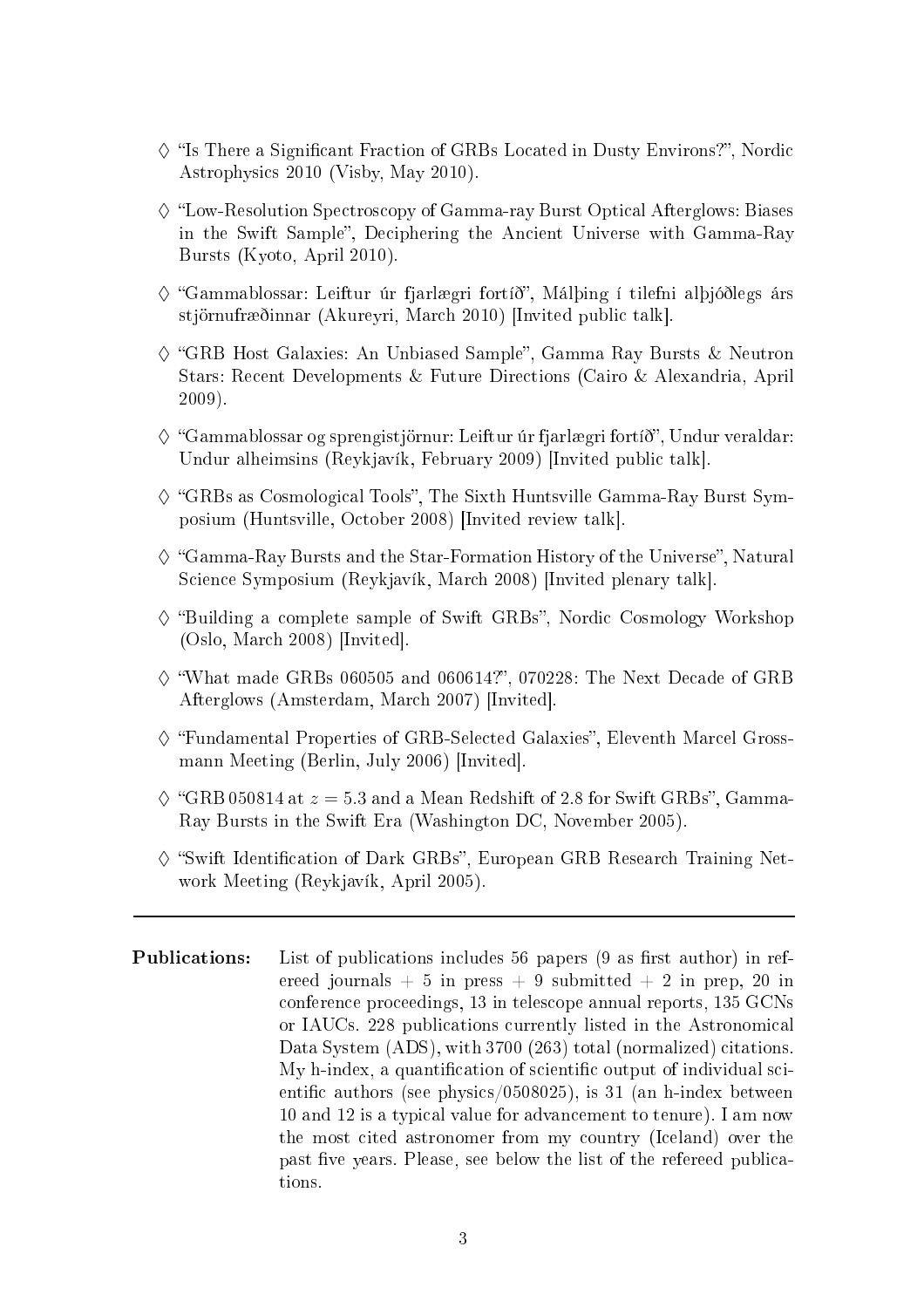- 1. A. J. Castro-Tirado, M. R. Zapatero-Osorio, N. Caon, et al. (52 authors in
luding P. **Jakobsson**). "Decay of the GRB 990123 Optical Afterglow: Implications for the Fireball Model". Science, 283, 2069-2073 (1999).
- 2. Ö. E. Rögnvaldsson, T. R. Greve, J. Hjorth, et al. (10 authors in
luding P. Jakobsson). Depletion of Ba
kground Galaxies Owing to the Cluster Lens CL0024+1654: U- and R-Band Observations". Monthly Notices of the Royal Astronomical Society, 322, 131-140 (2001).
- 3. G. Björnsson, J. Hjorth, P. Jakobsson, L. Christensen & S. Holland. "The Jet and the Supernova in GRB 990712". Astrophysical Journal Letters, 552, L121-L124 (2001).
- 4. S. Dye, A. N. Taylor, T. R. Greve, et al. (9 authors including **P. Jakobsson**). "Lens Magnification by CL0024+1654 in the U and R Band". Astronomy & Astrophysics, 386, 12-30 (2002).
- 5. P. Møller, J. P. U. Fynbo, J. Hjorth, et al. (13 authors including **P. Jakobsson**). "Absorption Systems in the Spectrum of GRB 021004". Astronomy & Astrophysics Letters, 396, L21-L24 (2002).
- 6. S. Holland, M. Weidinger, J. P. U. Fynbo, et al. (20 authors in
luding P. Jakobsson). "Optical Photometry of GRB 021004: The First Month". Astronomical Journal, 125, 2291-2298 (2003).
- 7. J. Hjorth, J. Sollerman, P. Møller, et al. (27 authors including **P. Jakobsson**). "A Very Energetic Supernova Associated with the  $\gamma$ -ray Burst of 29 March 2003". Nature, 423, 847– 850 (2003).
- 8. J. U. Fynbo, P. Jakobsson, P. Møller, et al. "On the Ly $\alpha$  Emission from Gamma-Ray Burst Host Galaxies: Evidence for Low Metallicities". Astronomy & Astrophysics, 406, L63-L66 (2003).
- 9. D. Watson, J. N. Reeves, J. Hjorth, P. Jakobsson & K. Pedersen. "Delayed Soft X-ray Emission Lines in the Afterglow of GRB 030227. Astrophysi
al Journal Letters, 595, L29 L32 (2003).
- 10. P. Jakobsson, J. Hjorth, J. P. U. Fynbo, et al. The Afterglow and the Host Galaxy of GRB 011211". Astronomy  $\mathcal B$  Astrophysics, 408, 941-947 (2003).
- 11. P. Jakobsson, J. Hiorth, E. Ramirez-Ruiz, et al. "Small-Scale Variations in the Radiating Surface of the GRB 011211 Jet". New Astronomy, 9, 435-442 (2004).
- 12. D. Watson, J. Hjorth, A. Levan, P. Jakobsson, et al. "A Very Low Luminosity X-ray Flash: XMM-Newton Observations of GRB 031203". Astrophysical Journal Letters, 425, L33-L36 (2004).
- 13. B. Thomsen, J. Hjorth, D. Watson, et al. (16 authors including P. Jakobsson). "The Supernova 2003lw Associated with X-ray Flash 031203". Astronomy & Astrophysics Letters, 419, L21-L25 (2004).
- 14. J. P. U. Fynbo, J. Sollerman, J. Hjorth, et al. (34 authors including **P. Jakobsson**). "On the Afterglow of the X-ray Flash of July 23 2003: Photometric Evidence for an Off-Axis Gamma-Ray Burst with an Associated Supernova?" Astrophysical Journal, 609, 962-971 (2004).
- 15. D. Watson, J. Hjorth, P. Jakobsson, et al. "Massive Star-Formation Rates of Gamma-Ray Burst Host Galaxies: An Unobscured View in X-rays". Astronomy & Astrophysics Letters, 425, L33-L36 (2004).
- 16. P. Jakobsson, J. Hjorth, J. P. U. Fynbo, et al. The Line-of-Sight Towards GRB 030429 at  $z = 2.66$ : Probing the Matter at Stellar, Galactic and Intergalactic Scales". Astronomy  $\ell$ Astrophysics, 427, 785-794 (2004).
- 17. P. Jakobsson, J. Hjorth, J. P. U. Fynbo, et al. "Swift Identification of Dark Gamma-Ray Bursts". Astrophysical Journal Letters, 617, L21-L24 (2004).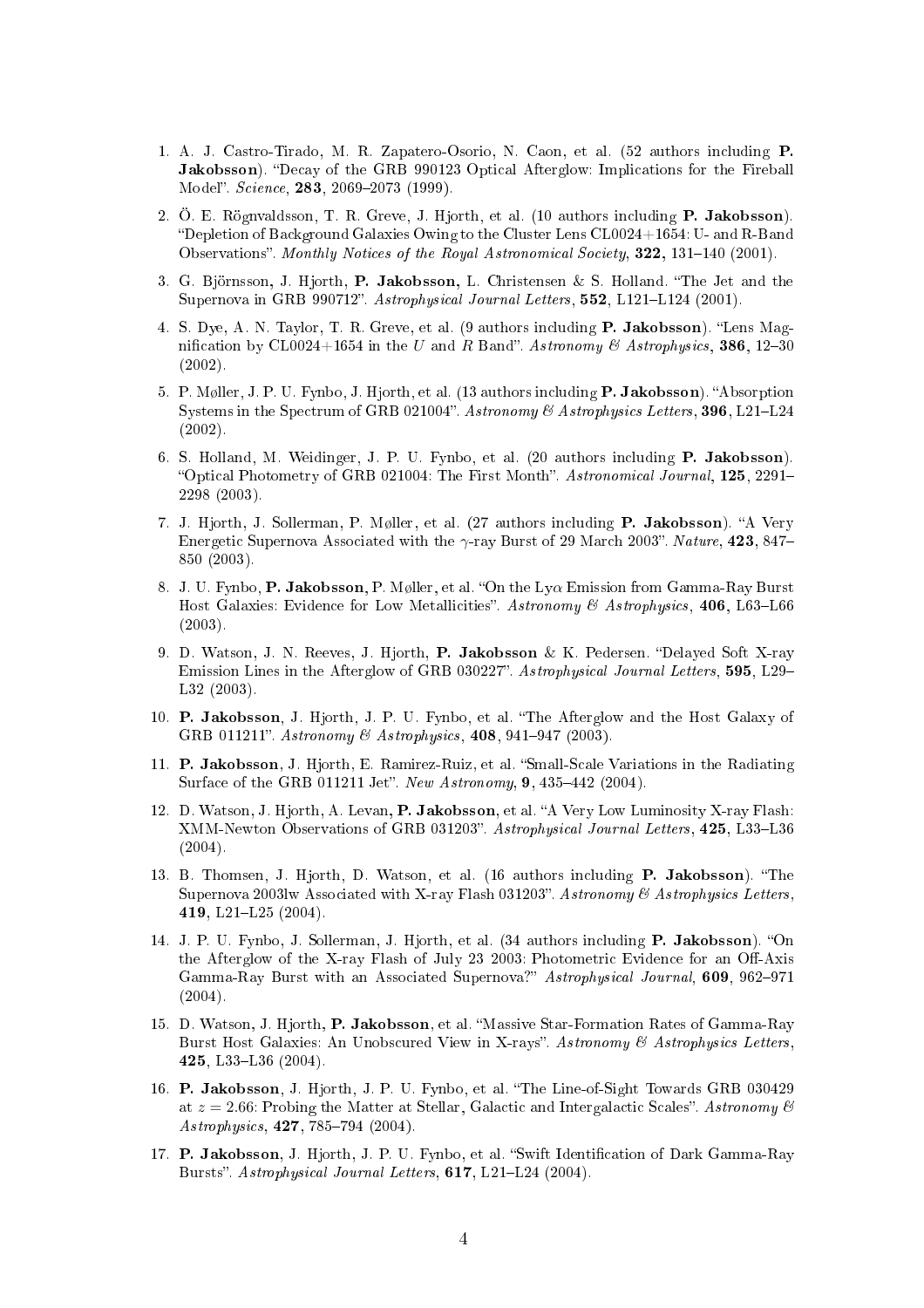- 18. P. Jakobsson, J. Hjorth, I. Burud, et al. "An Optical Time Delay for the Double Gravitational Lens System FBQ 0951+2635". Astronomy & Astrophysics, 431, 103-109 (2005).
- 19. P. Jakobsson, D. A. Frail, D. B. Fox, et al. The Radio Afterglow and Host Galaxy of the Dark GRB 020819". Astrophysical Journal, 629, 45-51 (2005).
- 20. P. Jakobsson, G. Björnsson, J. P. U. Fynbo, et al. "Ly $\alpha$  and UV Emission from High-z GRB Hosts: To What Extent Do GRBs Trace Star Formation?" Monthly Notices of the Royal Astronomical Society, 362, 245-251 (2005).
- 21. J. Hjorth, J. Sollerman, J. Gorosabel, et al. (22 authors including **P. Jakobsson**). "GRB 050509B: Constraints on Short Gamma-Ray Burst Models". Astrophysical Journal Letters, 630, L117-L120 (2005).
- 22. J. Hjorth, D. Watson, J. P. U. Fynbo, et al. (12 authors including P. Jakobsson). "The Optical Afterglow of the Short  $\gamma$ -Ray Burst GRB 050709". Nature, 437, 859-861 (2005).
- 23. J. P. U. Fynbo, J. Gorosabel, A. Smette, et al. (27 authors including **P. Jakobsson**). "On the Afterglow and Host Galaxy of GRB 021004: A Comprehensive Study with the Hubble Space Telescope". Astrophysical Journal, 633, 317-327 (2005).
- 24. K. Pedersen, Á. Elíasdóttir, J. Hjorth, et al. (10 authors including **P. Jakobsson**) "The Host Galaxy Cluster of the Short Gamma-Ray Burst GRB 050509B". Astrophysical Journal Letters,  $634, L17-L20$  (2005).
- 25. J. Gorosabel, D. Pérez-Ramírez, J. Sollerman, et al. (16 authors including **P. Jakobsson**). The GRB 030329 Host: A Blue Low Metalli
ity Subluminous Galaxy with Intense Star Formation". Astronomy & Astrophysics,  $444$ ,  $711-721$  (2005).
- 26. K. Pedersen, K. Hurley, J. Hjorth, et al. (21 authors including P. Jakobsson). "Multi-Wavelength Studies of the Optically Dark Gamma-Ray Burst 001025A". Astrophysical Journal, 636, 381-390 (2006).
- 27. D. Watson, S. Vaughan, D. Willingale, et al. (13 authors including P. Jakobsson). "The Soft X-ray Blast in the Apparantly Sub-Luminous Gamma-Ray Burst of 3 De
ember 2003. Astrophysical Journal, 636, 967-970 (2006).
- 28. D. Watson, J. N. Reeves, J. Hjorth, J. P. U. Fynbo, P. Jakobsson, et al. "Outshining the Quasars at Reionisation: The X-ray Spectrum and Lightcurve of the Redshift 6.29  $\gamma$ -Ray Burst GRB 050904". Astrophysical Journal Letters, 637, L69-L72 (2006).
- 29. P. M. Vreeswijk, A. Smette, A. S. Fruchter, et al. (19 authors including **P. Jakobsson**). "Low-Resolution VLT Spectroscopy of GRBs 991216, 011211 and 021211". Astronomy  $\mathcal{B}$ Astrophysics, 447, 145-156 (2006).
- 30. P. Jakobsson, A. Levan, J. P. U. Fynbo, et al. A Mean Redshift of 2.8 for Swift Gamma-Ray Bursts". Astronomy & Astrophysics,  $447, 897-903$  (2006).
- 31. J. P. U. Fynbo, R. L. C. Starling, C. Ledoux, et al. (28 authors in
luding P. Jakobsson). "Probing Cosmic Chemical Evolution with Gamma-Ray Bursts: GRB 060206 at  $z = 4.048$ ". Astronomy & Astrophysics Letters,  $451, L47-L50$  (2006).
- 32. J. Sollerman, A. O. Jaunsen, J. P. U. Fynbo, J. Hjorth, P. Jakobsson, et al. "Supernova 2006aj and the Associated X-ray Flash 060218". Astronomy & Astrophysics, 454, 503-509 (2006).
- 33. D. Watson, J. Hjorth, P. Jakobsson, et al. "Are Short Gamma-Ray Bursts Collimated? GRB050709, a Flare but No Break". Astronomy & Astrophysics Letters,  $454$ , L123-L126 (2006).
- 34. D. Paraficz, J. Hjorth, I. Burud, P. Jakobsson & Á. Elíasdóttir. "Microlensing Variability in Time-Delay Quasars". Astronomy & Astrophysics Letters,  $455$ , L1-L4 (2006).
- 35. A. J. Levan, N. R. Tanvir, A. S. Fruchter, et al. (17 authors including **P. Jakobsson**). "The Faint Afterglow and Host Galaxy of the Short-Hard GRB 060121". Astrophysical Journal Letters,  $648$ , L9-L12 (2006).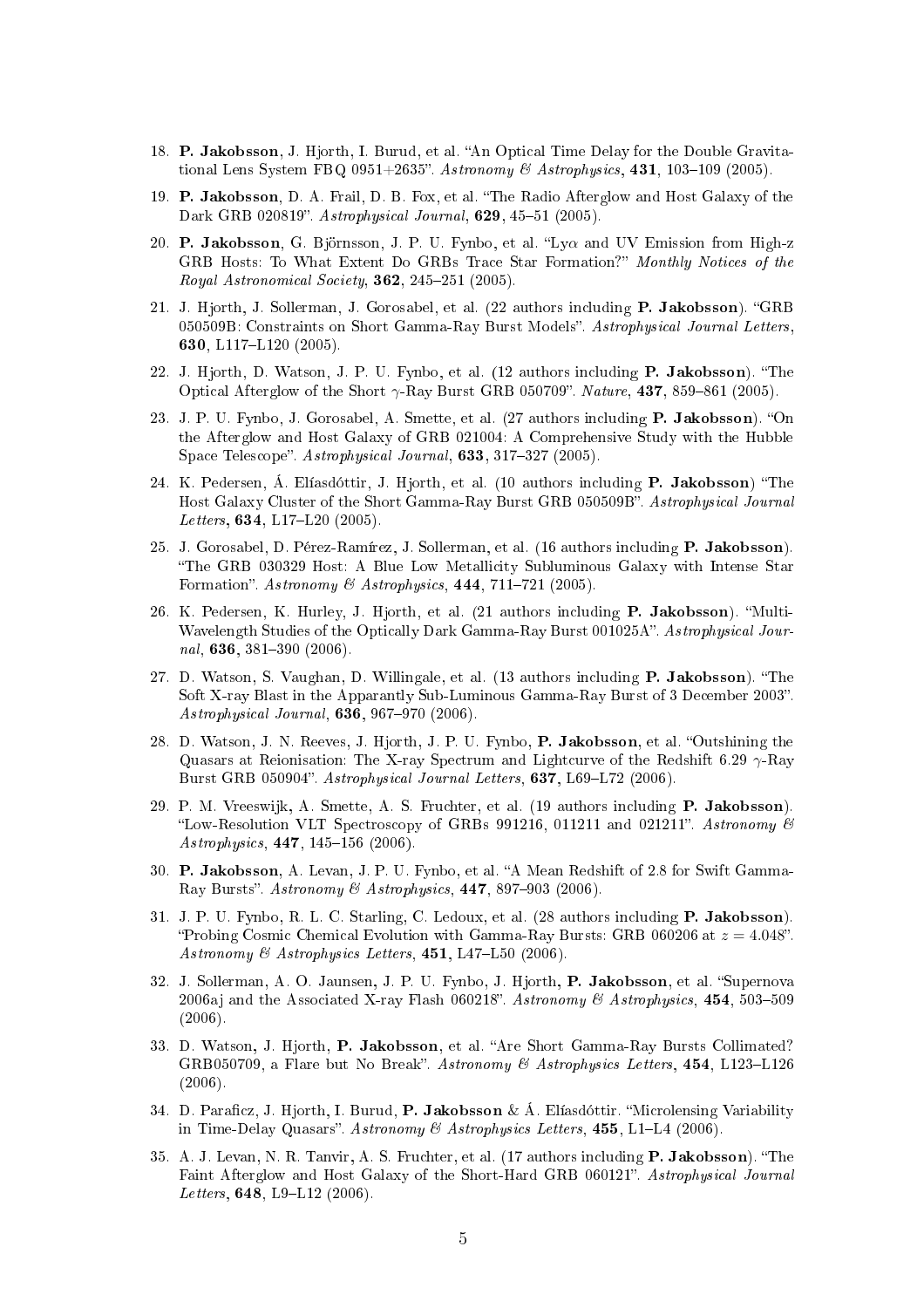- 36. D. Watson, J. P. U. Fynbo, C. Ledoux, et al. (36 authors including P. Jakobsson). "A  $log(N_{\text{HI}}) = 22.5 \text{ DLA}$  in a Dark Gamma-Ray Burst: The Environment of GRB 050401". Astrophysical Journal,  $652$ ,  $1011-1019$  (2006).
- 37. P. Jakobsson, J. P. U. Fynbo, C. Ledoux, et al. "H<sub>1</sub> Column Densities of  $z > 2$  Swift Gamma-Ray Bursts". Astronomy & Astrophysics Letters, 460, L13-L17 (2006).
- 38. J. P. U. Fynbo, D. Watson, C. Thöne, et al. (24 authors including P. Jakobsson). "No Supernovae Associated with Two Long-Duration  $\gamma$ -Ray Bursts". Nature, 444, 1047–1049 (2006).
- 39. J. Sollerman, J. P. U. Fynbo, J. Gorosabel, et al. (27 authors in
luding P. Jakobsson). "The Nature of the X-Ray Flash of August 24 2005". Astronomy  $\mathcal{B}$  Astrophysics, 444, 466 839-846 (2007).
- 40. D. Watson, J. Hjorth, J. P. U. Fynbo, P. Jakobsson, et al. "Very Different X-ray to Optical Column Density Ratios in Gamma-Ray Burst Afterglows: Ionisation in GRB Environments". Astrophysical Journal Letters, 444, L101-L104 (2007).
- 41. V. Stanishev, A. Goobar, S. Benetti, et al. (32 authors including **P. Jakobsson**). "SN 2003du: 480 days in the Life of a Normal Type Ia Supernova". Astronomy & Astrophysics, 469, 645661 (2007).
- 42. A. J. Levan, P. Jakobsson, C. Hurkett, et al. "A Case of Mistaken Identity: GRB 060912A and the Nature of the Long-Short Divide". Monthly Notices of the Royal Astronomical So $ciety, 378, 1439–1446 (2007).$
- 43. P. A. Curran, A. J. van der Horst, R. A. M. J. Wijers, et al. (23 authors in
luding P. Jakobsson). "GRB 060206 and the Quandary of Achromatic Breaks in Afterglow Light Curves". Monthly Notices of the Royal Astronomical Society Letters, 381, L65-L69 (2007).
- 44. P. Ferrero, S. F. Sanchez, D. A. Kann, et al. (21 authors including P. Jakobsson). "Constraints on an Optical Afterglow and on Supernova Light Following the Short Burst 050813". Astronomical Journal, 134, 2118-2123 (2007).
- 45. A. E. Ruiz-Velasco, H. Swan, E. Troja, et al. (40 authors including **P. Jakobsson**). "Detection of GRB 060927 at  $z = 5.47$ : Implications for the Use of Gamma-Ray Bursts as Probes of the End of the Dark Ages". Astrophysical Journal,  $669$ ,  $1-9$  (2007).
- 46. A. J. Levan, N. R. Tanvir, P. Jakobsson, et al. "On the Nature of the Short-Duration GRB 050906". Monthly Notices of the Royal Astronomical Society, 384, 541-547 (2008).
- 47. N. R. Tanvir, A. J. Levan, J. Gorosabel, et al. (15 authors including **P. Jakobsson**). "The Extreme, Red Afterglow of GRB 060923A: Distance or Dust?". Monthly Notices of the Royal Astronomical Society, 388, 1743-1750 (2008).
- 48. D. Malesani, J. P. U. Fynbo, J. Gorosabel, et al. (26 authors in
luding P. Jakobsson). "Early Spectroscopic Identification of SN 2008D". Astrophysical Journal Letters, 692, L84-L87 (2009).
- 49. C. Guidorzi, C. Clemens, S. Kobayashi, et al. (34 authors including P. Jakobsson). "Rise and Fall of the X-ray Flash 080330: An Off-Axis Jet?" Astronomy & Astrophysics, 499, 439453 (2009).
- 50. N. R. Tanvir, D. B. Fox, A. J. Levan, et al. (63 authors including **P. Jakobsson**). "A  $\gamma$ -Ray Burst at a Redshift of  $z \sim 8.3$ ". *Nature*, 461, 1254-1257 (2009).
- 51. R. L. C. Starling, E. Rol, A. J. van der Horst, et al. (19 authors in
luding P. Jakobsson). "Constraining the Energy Budget of GRB 080721". Monthly Notices of the Royal Astronomical Society, **400**, 90-99 (2009).
- 52. J. P. U. Fynbo, P. Jakobsson, J. X. Prochaska, et al. "Low-Resolution Spectroscopy of Gamma-Ray Burst Optical Afterglows: Biases in the Swift Sample and Characterization of the Absorbers". Astrophysical Journal Supplements, 185, 526-573 (2009).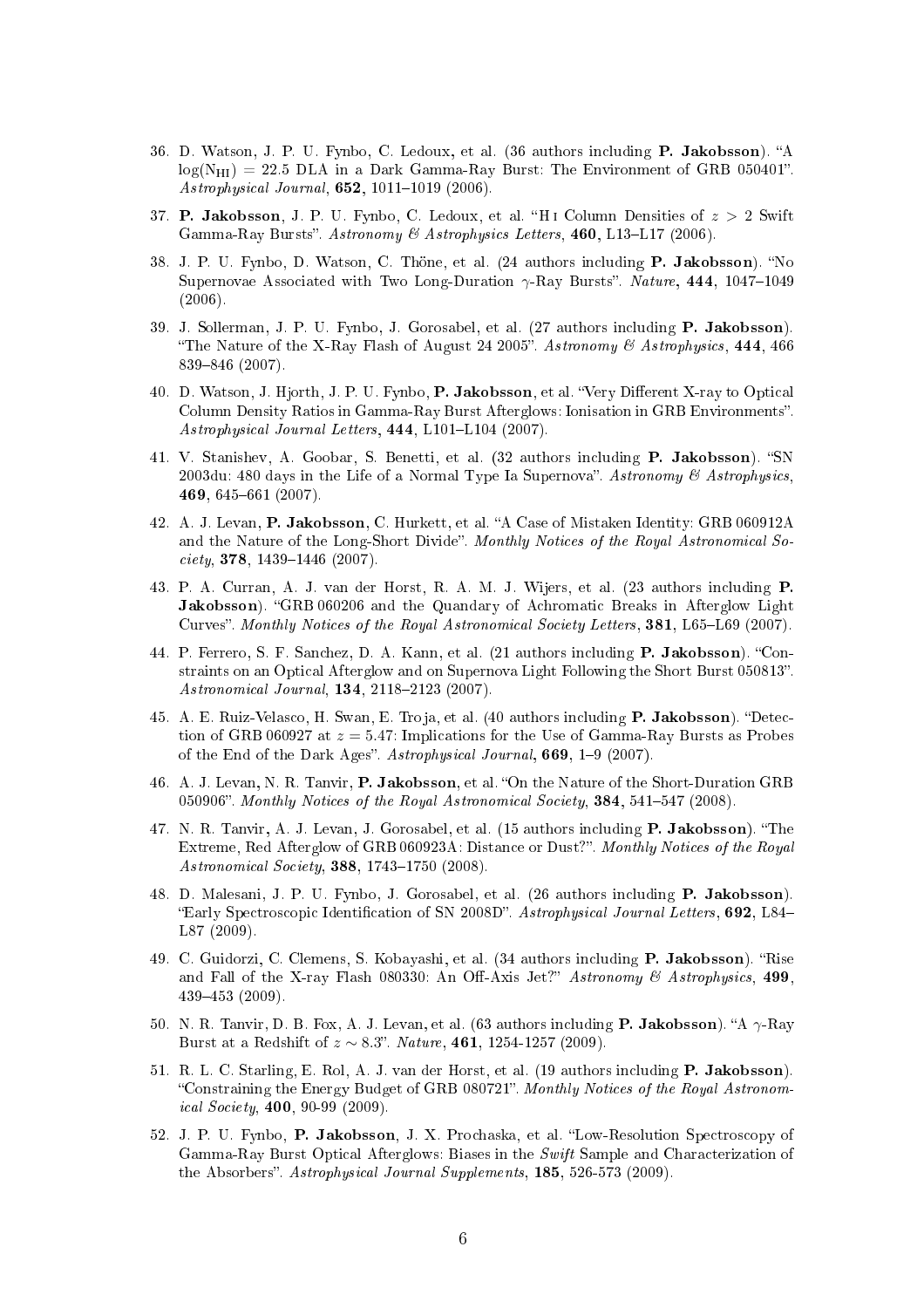- 53. S. B. Pandey, C. A. Swenson, D. A. Perley, et al. (33 authors in
luding P. Jakobsson). "GRB 090902B: Afterglow Observations and Implications". Astrophysical Journal, 714, 799-804 (2010).
- 54. S. T. Holland, B. Sbarufatti, R. Shen, et al. (13 authors including P. Jakobsson). "GRB 090417B and its Host Galaxy: A Step Towards an Understanding of Opti
ally Dark Gamma-Ray Bursts". Astrophysical Journal, 717, 223-234 (2010).
- 55. D. A. Kann, S. Klose, B. Zhang, et al. (76 authors including **P. Jakobsson**). "The Afterglows of Swift-era Gamma-Ray Bursts. I. Comparing pre-Swift and Swift era Long/Soft (Type II) GRB Optical Afterglows". Astrophysical Journal, 720, 1513-1558 (2010).
- 56. M. A. Campisi, L. X. Li & P. Jakobsson. "Redshift Distribution and Luminosity Function of Long Gamma-Ray Bursts from Cosmological Simulations". Monthly Notices of the Royal Astronomical Society, 407, 1972-1980 (2010).
- 57. A. Rowlinson, K. Wiersema, A. J. Levan, et al. (13 authors in
luding P. Jakobsson). "Discovery of the Afterglow and Host Galaxy of the Low-Redshift Short GRB 080905A". Monthly Notices of the Royal Astronomical Society, in press (2010).
- 58. A. de Ugarte Postigo, I. Horváth, P. Veres, et al. (19 authors including P. Jakobsson). "Searching for Differences in Swift's Intermediate GRBs". Astronomy & Astrophysics, in press (2010).
- 59. C. C. Thöne, D. A. Kann, G. Jóhannesson, et al. (56 authors in
luding P. Jakobsson). Photometry and Spe
tros
opy of GRB 060526: A Detailed Study of the Afterglow and Host of a  $z = 3.2$  Gamma-Ray Burst". Astronomy & Astrophysics, in press (2010).
- 60. V. D'Elia, J. P. U. Fynbo, P. Goldini, et al. (24 authors including P. Jakobsson). "VLT/Xshooter Spectroscopy of the GRB 090926A Afterglow". Astronomy & Astrophysics, in press (2010).
- 61. P. Jakobsson, D. Malesani, J. Hjorth, et al. "GRB Host Galaxies: An Unbiased Sample". Advan
es in Spa
e Resear
h, in press (2010).
- 62. N. R. Tanvir, E. Rol, A. J. Levan, et al. (18 authors including **P. Jakobsson**). "Late Time Observations of GRB 080319B: Jet Break, Host Galaxy and Accompanying Supernova". Astrophysi
al Journal, submitted (2010).
- 63. R. L. C. Starling, K. Wiersema, A. J. Levan, et al. (43 authors in
luding P. Jakobsson). "Discovery of the Nearby Long, Soft GRB 100316D with an Associated Supernova". Monthly Notices of the Royal Astronomical Society, submitted (2010).
- 64. L. Christensen, C. C. Thöne, A. de Ugarte Postigo, J. P. U. Fynbo, J. X. Pro
haska & P. Jakobsson. "A High Signal-To-Noise Ratio Composite Spectrum of Gamma-Ray Burst Afterglows". Astrophysical Journal, submitted (2010).
- 65. S. S
hulze, S. Klose, G. Björnsson, P. Jakobsson, et al. The Cir
umburst Density Pro file Around GRB Progenitors: A Statistical Study". Astronomy & Astrophysics, submitted (2010).
- 66. A. De Cia, P. Jakobsson, G. Björnsson, et al. "Seeking Short-Term Variability in GRB Afterglows: High-Speed ULTRASPEC Photometry of GRB 080210". Monthly Notices of the Royal Astronomical Society, submitted (2010).
- 67. J. Hiorth, D. Malesani, P. Jakobsson, et al. "The Swift/Very Large Telescope Gamma-Ray Burst Host Legacy Survey. I. Survey Design and Catalogues". Astrophysical Journal. submitted (2010).
- 68. D. Malesani, J. Hjorth, J. P. U. Fynbo, P. Jakobsson, et al. The Swift /Very Large Telescope Gamma-Ray Burst Host Legacy Survey. II. Fundamental Properties". Astrophysical Journal, submitted (2010).
- 69. P. Jakobsson, J. Hjorth, J. P. U. Fynbo, et al. The Swift /Very Large Teles
ope Gamma-Ray Burst Host Legacy Survey. III. Redshift Distribution". Astrophysical Journal, submitted (2010).